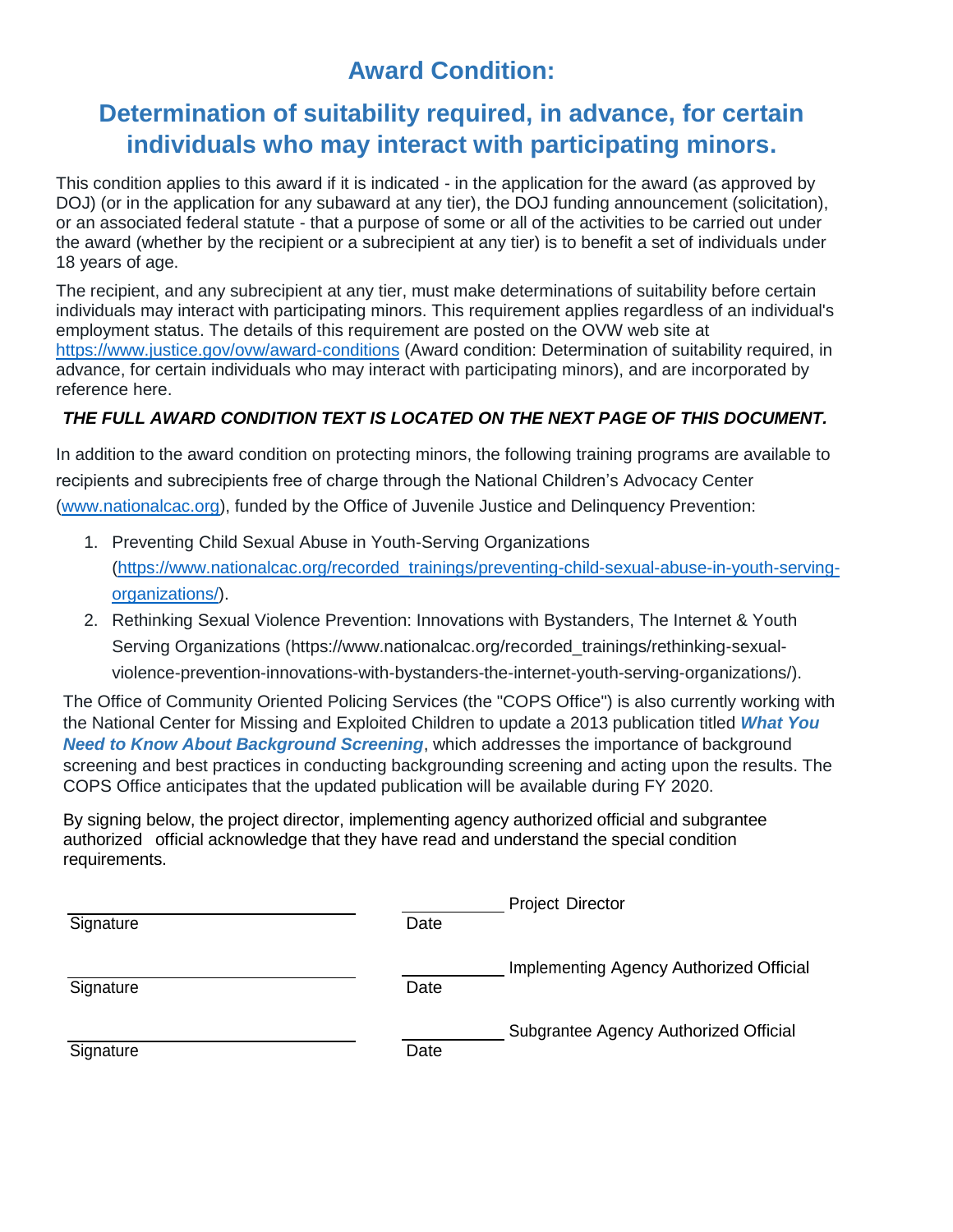

Award Condition: Determination of suitability required, in advance, for certain individuals who may interact with participating minors

1. Advance determination regarding suitability. The recipient (and any subrecipient at any tier) may not permit any covered individual to interact with any participating minor in the course of activities under the award, unless the recipient or subrecipient first has made a written determination of the suitability of that individual to interact with participating minors, based on current and appropriate information as described in paragraph 3.E., and taking into account the factors and considerations described in paragraph 4.

2. Updates and reexaminations

A. The recipient (or subrecipient) must, at least every five years, update the searches described in paragraph 3.E.1. and 2., reexamine the covered individual's suitability determination in light of those search results, and, if appropriate, modify or withdraw that determination.

B. The recipient also must reexamine a covered individual's suitability determination upon learning of information that reasonably may suggest unsuitability and, if appropriate, modify or withdraw that determination.

## 3. Definitions

A. "Covered individual" means any individual (other than a participating minor, as defined in this condition, or a client of the recipient (or subrecipient)) who is expected, or reasonably likely, to interact with any participating minor (other than the individual's own minor children). A covered individual need not have any particular employment status or legal relationship with the recipient (or subrecipient). Such an individual might be an employee of a recipient (or subrecipient), but also might be (for example) a consultant, contractor, employee of a contractor, trainee, volunteer, or teacher.

B. "Participating minor." All individuals under 18 years of age within the set of individuals described in the scope section of this condition as it appears on the award document are participating minors.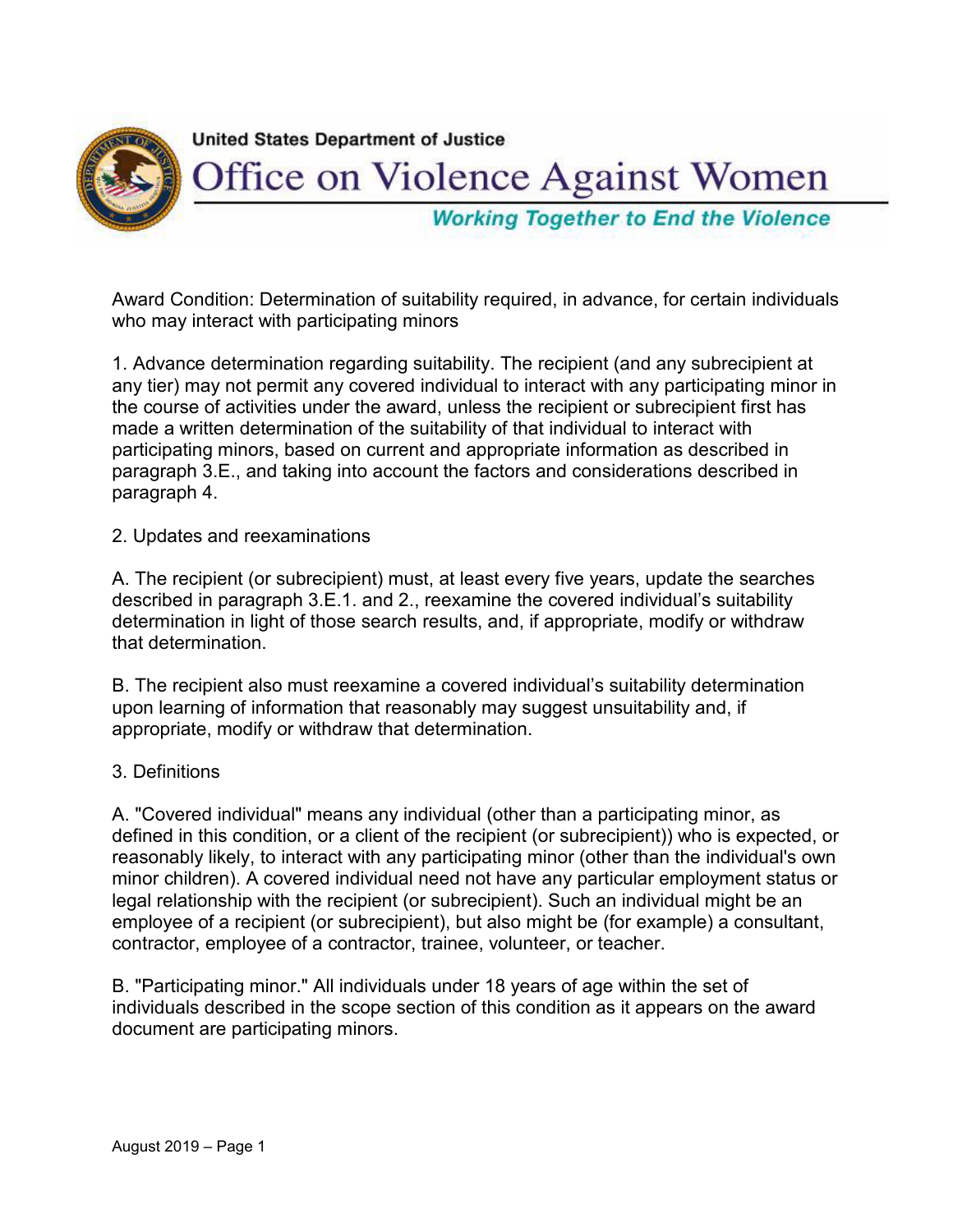C. "Interaction" includes physical contact, oral and written communication, and the transmission of images and sound, and may be in person or by electronic (or similar) means. But "interaction" does not include--

(1) brief contact that is both unexpected by the recipient (or subrecipient) and unintentional on the part of the covered individual -- such as might occur when a postal carrier delivers mail to an administrative office.

(2) personally-accompanied contact -- that is, infrequent or occasional contact (for example, by someone who comes to make a presentation) in the presence of an accompanying adult, pursuant to written policies and procedures of the recipient (or subrecipient) that are designed to ensure that -- throughout the contact -- an appropriate adult who has been determined to be suitable pursuant to this condition will closely and personally accompany, and remain continuously within view and earshot of, the covered individual.

D. "Activities under the award." Whether paid for with federal funds from the award, "matching" funds included in the OJP-approved budget for the award, or "program income" for the award as defined by the (DOJ) Part 200 Uniform Requirements), activities under the award include both --

(1) activities carried out under the award by the recipient (or subrecipient); and

(2) actions taken by an entity or individual pursuant to a procurement contract under the award or to a procurement contract under a subaward at any tier.

E. "Current and appropriate information"

In addition to information resulting from checks or screening required by applicable federal, state, tribal, or local law, and/or by the recipient's (or subrecipient's) written policies and procedures, current and appropriate information includes the results of all required searches listed below, each of which must be completed no earlier than six months before the determination regarding suitability.

(1) Public sex offender and child abuse websites/registries

A search (by current name, and, if applicable, by previous name(s) or aliases), of the pertinent and reasonably-accessible federal, state, and (if applicable) local and tribal sex offender and child abuse websites/public registries, including--

(a) the Dru Sjodin National Sex Offender Public Website [\(www.nsopw.gov\)](http://www.nsopw.gov/);

(b) the website/public registry for each state (and/or tribe, if applicable) in which the individual lives, works, or goes to school, or has lived, worked, or gone to school at any time during the past five years; and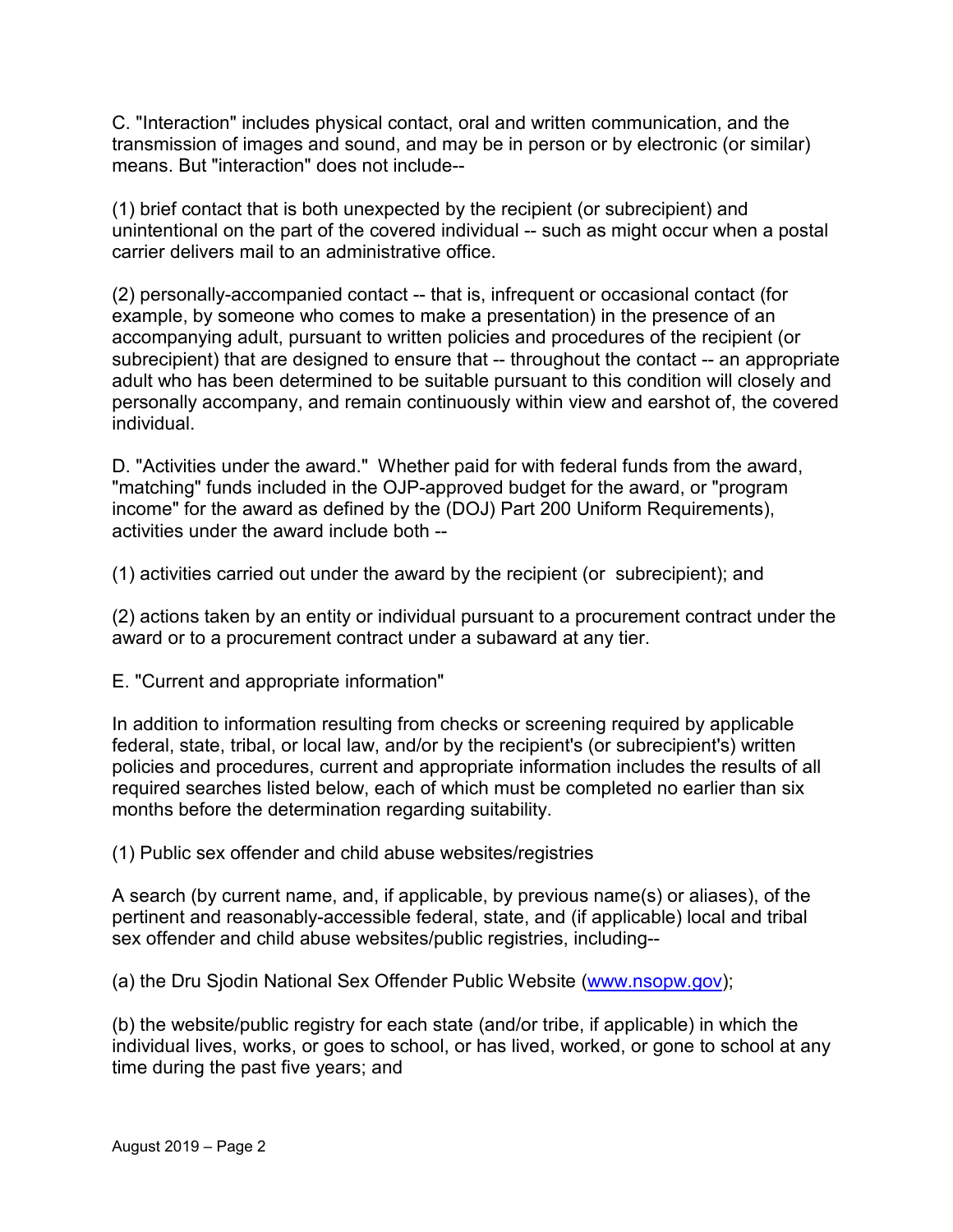(c) the website/public registry for each state (and/or tribe, if applicable) in which the individual is expected to, or reasonably likely to, interact with a participating minor in the course of activities under the award.

(2) Criminal history registries and similar repositories of criminal history records

For each individual at least 18 years of age who is a covered individual under this FY 2019 award, a fingerprint search (or, if the recipient or subrecipient documents that a fingerprint search is not legally available, a name-based search, using current and, if applicable, previous names and aliases) (-- encompassing at least the time period beginning five calendar years preceding the date of the search request -- of pertinent state (and, if applicable, local and tribal) criminal history registries or similar repositories, including--

(a) the criminal history registry for each state in which the individual lives, works, or goes to school, or has lived, worked, or gone to school at any time during the past five years; and

(b) the criminal history registry for each state in which he or she is expected to, or reasonably likely to, interact with a participating minor in the course of activities under the award.

4. Factors and considerations in determinations regarding suitability

In addition to the factors and considerations that must or may be considered under applicable federal, state, tribal, or local law, and under the recipient's (or subrecipient's) written policies and procedures, in making a determination regarding suitability, the recipient (or subrecipient) must consider the current and appropriate information described in paragraph 3.E.

In particular (unless applicable law precludes it), with respect to either an initial determination of suitability or a subsequent reexamination, the recipient (or subrecipient) may not determine that a covered individual is suitable to interact with participating minors in the course of activities under the award if the covered individual--

A. Withholds consent to a criminal history search required by this condition;

B. Knowingly makes (or made) a false statement that affects, or is intended to affect, any search required by this condition;

C. Is listed as a registered sex offender on the Dru Sjodin National Sex Offender Public Website;

D. To the knowledge of the recipient (or subrecipient), has been convicted -- whether as a felony or misdemeanor -- under federal, state, tribal, or local law of any of the